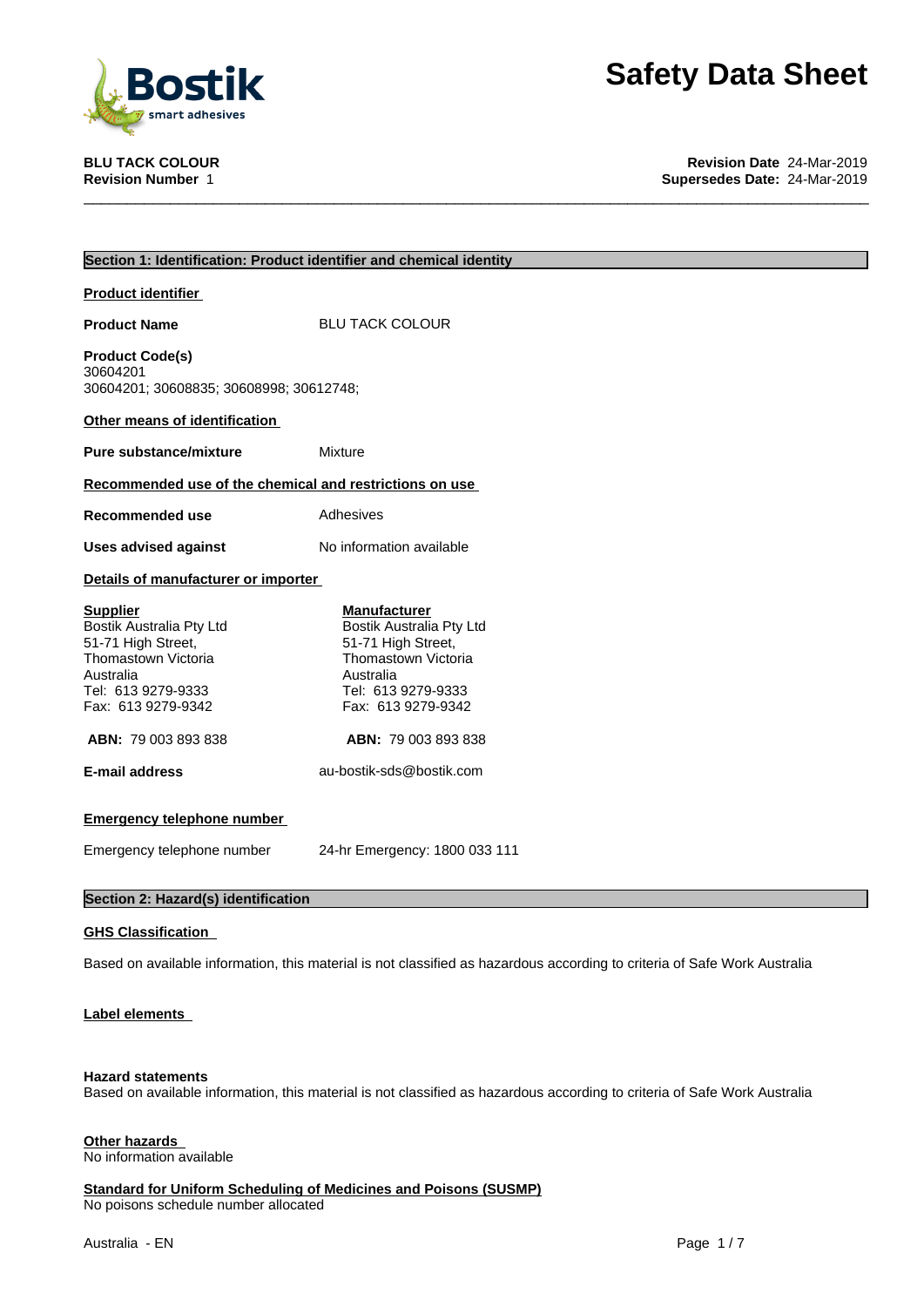| <b>BLU TACK COLOUR</b><br><b>Revision Number</b> 1          |                                                                                                                                       | <b>Revision Date 24-Mar-2019</b><br>Supersedes Date: 24-Mar-2019 |
|-------------------------------------------------------------|---------------------------------------------------------------------------------------------------------------------------------------|------------------------------------------------------------------|
| <b>Poison Schedule Number</b>                               | Not applicable                                                                                                                        |                                                                  |
|                                                             | Section 3: Composition and information on ingredients, in accordance with Schedule 8                                                  |                                                                  |
| <b>Substance</b>                                            |                                                                                                                                       |                                                                  |
| Not applicable                                              |                                                                                                                                       |                                                                  |
| <b>Mixture</b>                                              |                                                                                                                                       |                                                                  |
| Non-hazardous ingredients                                   | Proprietary                                                                                                                           | <b>Balance</b>                                                   |
| <b>Section 4: First aid measures</b>                        |                                                                                                                                       |                                                                  |
| <b>Emergency telephone number</b>                           | Poisons Information Center, Australia: 13 11 26<br>Poisons Information Center, New Zealand: 0800 764 766                              |                                                                  |
| <b>FIRST AID</b>                                            |                                                                                                                                       |                                                                  |
| <b>Inhalation</b>                                           | Remove to fresh air.                                                                                                                  |                                                                  |
| Eye contact                                                 | Rinse thoroughly with plenty of water for at least 15 minutes, lifting lower and upper<br>eyelids. Consult a physician.               |                                                                  |
| <b>Skin contact</b>                                         | Wash skin with soap and water.                                                                                                        |                                                                  |
| Ingestion                                                   | Do NOT induce vomiting. Rinse mouth thoroughly with water. Drink 1 or 2 glasses of<br>water.                                          |                                                                  |
| Most important symptoms and effects, both acute and delayed |                                                                                                                                       |                                                                  |
| <b>Symptoms</b>                                             | No information available.                                                                                                             |                                                                  |
|                                                             | Indication of any immediate medical attention and special treatment needed                                                            |                                                                  |
| Note to physicians                                          | Treat symptomatically.                                                                                                                |                                                                  |
| <b>Section 5: Firefighting measures</b>                     |                                                                                                                                       |                                                                  |
| <b>Suitable extinguishing media</b>                         |                                                                                                                                       |                                                                  |
| Suitable extinguishing media                                | Use extinguishing measures that are appropriate to local circumstances and the<br>surrounding environment.                            |                                                                  |
| Unsuitable extinguishing media                              | No information available.                                                                                                             |                                                                  |
| Specific hazards arising from the chemical                  |                                                                                                                                       |                                                                  |
| Specific hazards arising from the<br>chemical               | No information available.                                                                                                             |                                                                  |
| <b>Special protective actions for fire-fighters</b>         |                                                                                                                                       |                                                                  |
| Special protective equipment for<br>fire-fighters           | Firefighters should wear self-contained breathing apparatus and full firefighting turnout<br>gear. Use personal protection equipment. |                                                                  |
| Section 6: Accidental release measures                      |                                                                                                                                       |                                                                  |
|                                                             | Personal precautions, protective equipment and emergency procedures                                                                   |                                                                  |

**Personal precautions** Ensure adequate ventilation.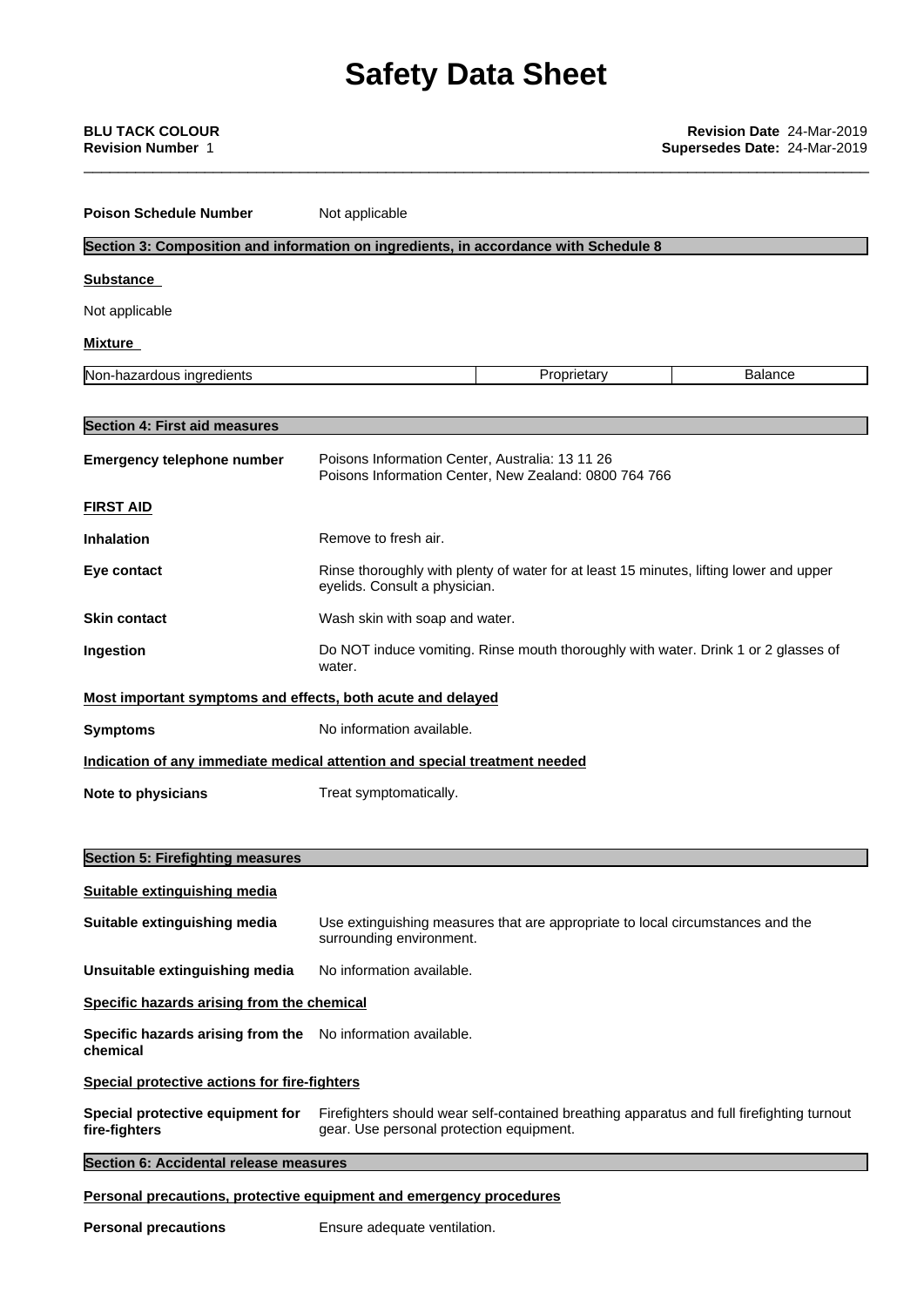| For emergency responders                                     | Use personal protection recommended in Section 8.                                                                                                              |  |  |
|--------------------------------------------------------------|----------------------------------------------------------------------------------------------------------------------------------------------------------------|--|--|
| <b>Environmental precautions</b>                             |                                                                                                                                                                |  |  |
| <b>Environmental precautions</b>                             | See Section 12 for additional Ecological Information.                                                                                                          |  |  |
| Methods and material for containment and cleaning up         |                                                                                                                                                                |  |  |
| <b>Methods for containment</b>                               | Prevent further leakage or spillage if safe to do so.                                                                                                          |  |  |
| Methods for cleaning up                                      | Pick up and transfer to properly labeled containers.                                                                                                           |  |  |
| <b>Precautions to prevent secondary hazards</b>              |                                                                                                                                                                |  |  |
|                                                              | <b>Prevention of secondary hazards</b> Clean contaminated objects and areas thoroughly observing environmental regulations.                                    |  |  |
|                                                              | Section 7: Handling and storage, including how the chemical may be safely used                                                                                 |  |  |
| <b>Precautions for safe handling</b>                         |                                                                                                                                                                |  |  |
| Advice on safe handling                                      | Handle in accordance with good industrial hygiene and safety practice.                                                                                         |  |  |
| Conditions for safe storage, including any incompatibilities |                                                                                                                                                                |  |  |
| <b>Storage Conditions</b>                                    | Keep containers tightly closed in a dry, cool and well-ventilated place.                                                                                       |  |  |
| Incompatible materials                                       | None known based on information supplied.                                                                                                                      |  |  |
| Section 8: Exposure controls and personal protection         |                                                                                                                                                                |  |  |
| <b>Control parameters</b>                                    |                                                                                                                                                                |  |  |
| <b>Exposure Limits</b>                                       | This product, as supplied, does not contain any hazardous materials with occupational<br>exposure limits established by the region specific regulatory bodies. |  |  |

#### **Appropriate engineering controls**

| <b>Engineering controls</b>                                           | <b>Showers</b><br>Eyewash stations<br>Ventilation systems.                                                                                                                  |  |
|-----------------------------------------------------------------------|-----------------------------------------------------------------------------------------------------------------------------------------------------------------------------|--|
| Individual protection measures, such as personal protective equipment |                                                                                                                                                                             |  |
| Eye/face protection                                                   | No special protective equipment required.                                                                                                                                   |  |
| Skin and body protection                                              | No special protective equipment required.                                                                                                                                   |  |
| <b>Respiratory protection</b>                                         | No protective equipment is needed under normal use conditions. If exposure limits are<br>exceeded or irritation is experienced, ventilation and evacuation may be required. |  |
| <b>Environmental exposure controls</b>                                | No information available.                                                                                                                                                   |  |

### **Section 9: Physical and chemical properties**

### **Information on basic physical and chemical properties**

| <b>Physical State</b> | Putty like strips             |
|-----------------------|-------------------------------|
| Appearance            | Solid                         |
| Color                 | Pink Yellow Orange Blue Green |
| Odor                  | Slight                        |
| <b>Odor Threshold</b> | No information available      |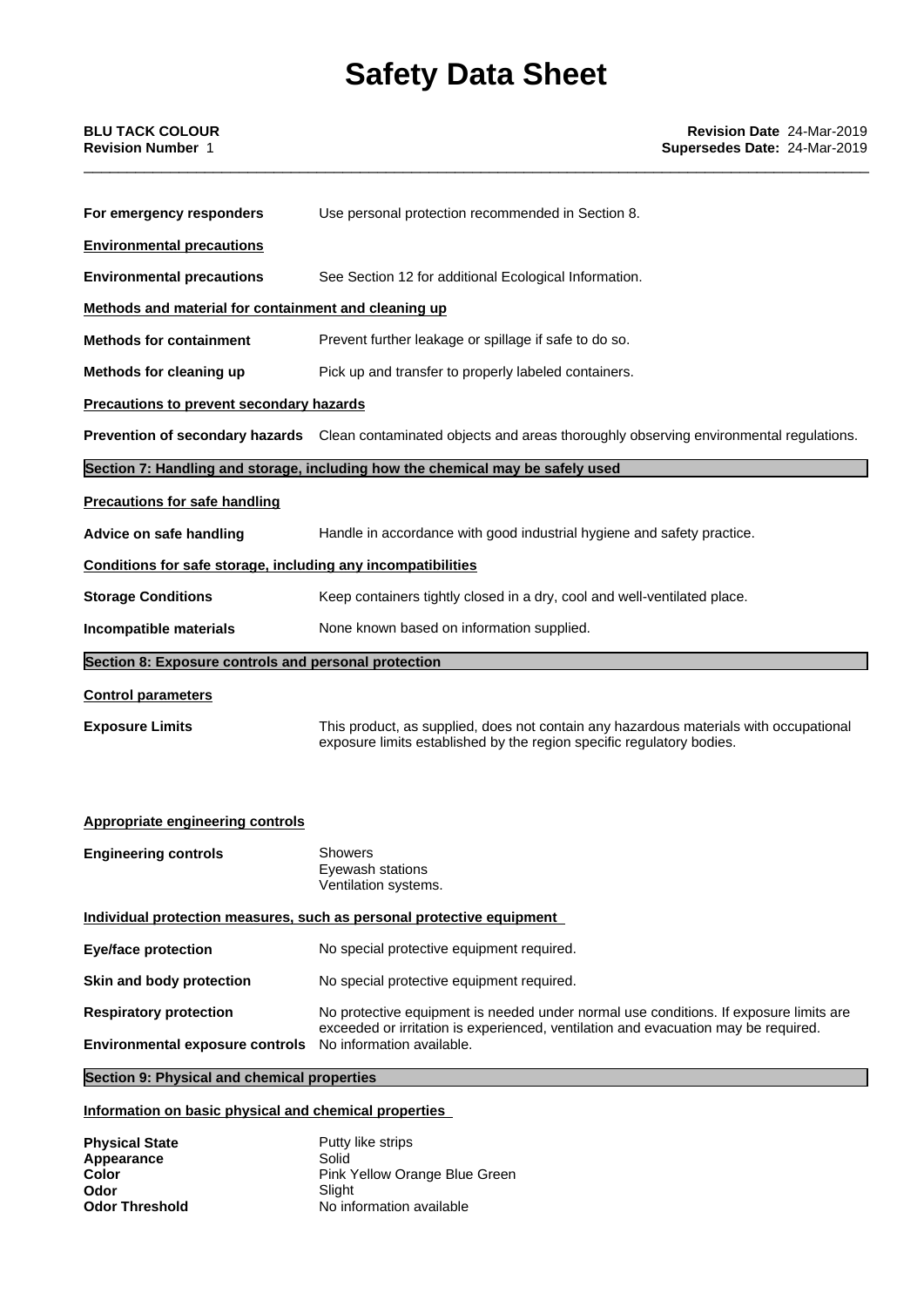**Section 11: TOXICOLOGICAL INFORMATION**

| <b>Property</b>                                                              | <b>Values</b>                                | Remarks • Method |
|------------------------------------------------------------------------------|----------------------------------------------|------------------|
| рH                                                                           | No data available                            |                  |
| Melting point / freezing point                                               | No data available                            |                  |
| Boiling point / boiling range                                                | No data available                            |                  |
| <b>Flash Point</b>                                                           | No data available                            |                  |
| <b>Evaporation Rate</b>                                                      | No data available                            |                  |
| Flammability (solid, gas)                                                    | No data available                            |                  |
| <b>Flammability Limit in Air</b>                                             |                                              |                  |
| Upper flammability or explosive No data available                            |                                              |                  |
| <b>limits</b><br>Lower flammability or explosive No data available<br>limits |                                              |                  |
|                                                                              | No data available                            |                  |
| <b>Vapor Pressure</b>                                                        | No data available                            |                  |
| <b>Vapor Density</b><br><b>Relative Density</b>                              | 1.9                                          |                  |
|                                                                              | Insoluble in water                           |                  |
| <b>Water Solubility</b>                                                      | No data available                            |                  |
| Solubility(ies)                                                              |                                              |                  |
| <b>Partition coefficient</b>                                                 | No data available                            |                  |
| <b>Autoignition Temperature</b>                                              | No data available                            |                  |
| <b>Decomposition Temperature</b>                                             | No data available                            |                  |
| <b>Kinematic Viscosity</b>                                                   | No data available                            |                  |
| <b>Dynamic Viscosity</b>                                                     | No data available                            |                  |
| <b>Explosive properties</b>                                                  | No information available                     |                  |
| <b>Oxidizing properties</b>                                                  | No information available                     |                  |
|                                                                              |                                              |                  |
| Other information                                                            |                                              |                  |
| Solid content (%)                                                            | No information available                     |                  |
| VOC (volatile organic compound)                                              | No information available                     |                  |
| <b>Density</b>                                                               | No information available                     |                  |
|                                                                              |                                              |                  |
| Section 10: Stability and reactivity                                         |                                              |                  |
|                                                                              |                                              |                  |
|                                                                              |                                              |                  |
|                                                                              |                                              |                  |
| <b>Reactivity</b>                                                            |                                              |                  |
|                                                                              | No information available.                    |                  |
| <b>Reactivity</b>                                                            |                                              |                  |
|                                                                              |                                              |                  |
| <b>Chemical stability</b>                                                    |                                              |                  |
|                                                                              |                                              |                  |
| <b>Stability</b>                                                             | Stable under normal conditions.              |                  |
|                                                                              |                                              |                  |
| <b>Explosion Data</b>                                                        | None.                                        |                  |
| Sensitivity to mechanical                                                    |                                              |                  |
| impact                                                                       |                                              |                  |
| Sensitivity to static discharge                                              | None.                                        |                  |
| <b>Possibility of hazardous reactions</b>                                    |                                              |                  |
|                                                                              |                                              |                  |
| Possibility of hazardous reactions None under normal processing.             |                                              |                  |
| <b>Conditions to avoid</b>                                                   |                                              |                  |
| <b>Conditions to avoid</b>                                                   | Extremes of temperature and direct sunlight. |                  |
|                                                                              |                                              |                  |
| <b>Incompatible materials</b>                                                |                                              |                  |
| Incompatible materials                                                       | None known based on information supplied.    |                  |
|                                                                              |                                              |                  |
| <b>Hazardous decomposition products</b>                                      |                                              |                  |
| <b>Hazardous decomposition</b>                                               | None known based on information supplied.    |                  |
| products                                                                     |                                              |                  |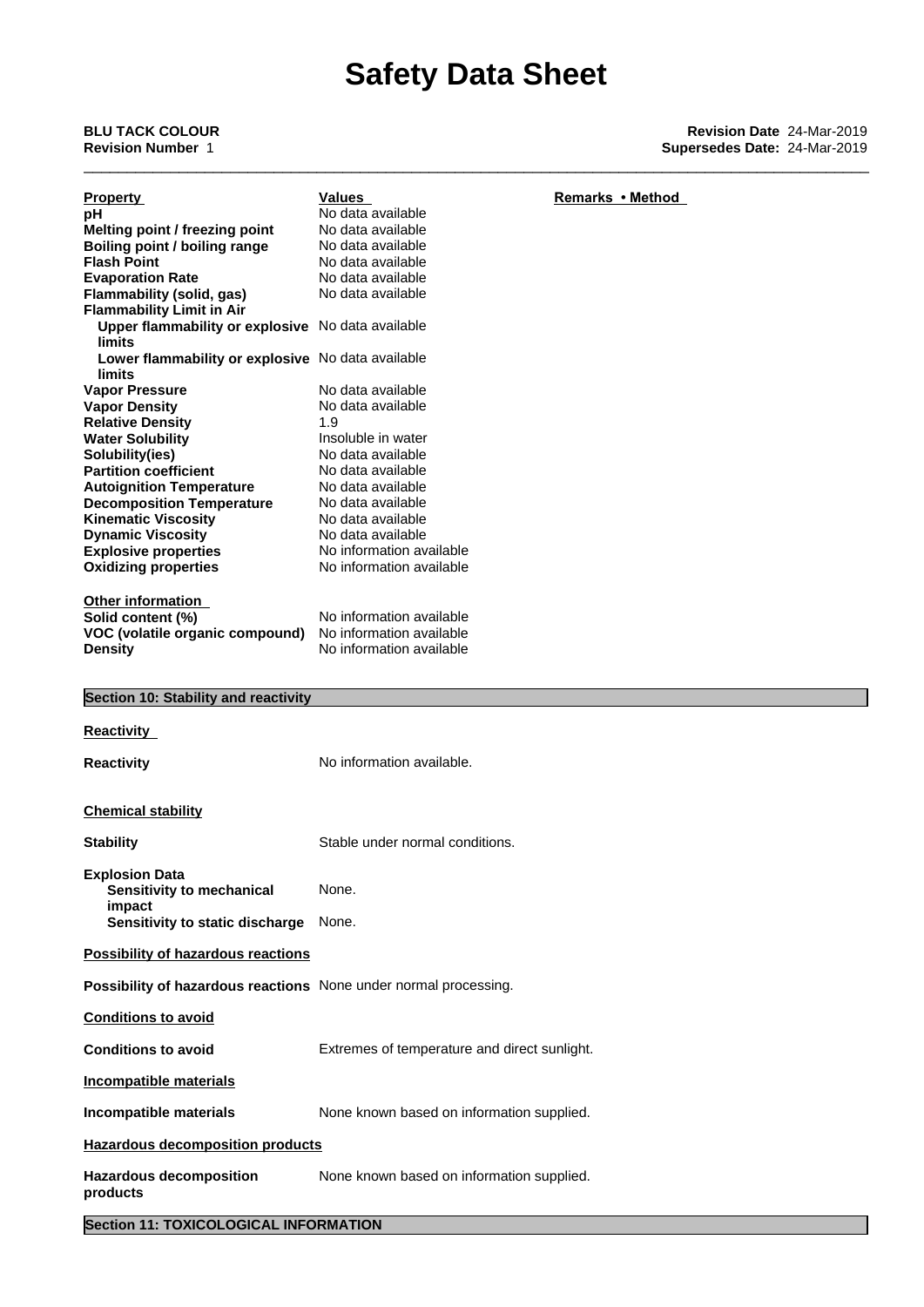### **Acute Toxicity**

### **Information on likely routes of exposure**

| <b>Product Information</b> |                                                                                              |
|----------------------------|----------------------------------------------------------------------------------------------|
| <b>Inhalation</b>          | Not an expected route of exposure. No known effects under normal use conditions.             |
| Eye contact                | May cause irritation.                                                                        |
| <b>Skin contact</b>        | Repeated or prolonged skin contact may cause allergic reactions with susceptible<br>persons. |
| <b>Ingestion</b>           | Ingestion may cause gastrointestinal irritation, nausea, vomiting and diarrhea.              |
| <b>Symptoms</b>            | No information available.                                                                    |
|                            |                                                                                              |

**Numerical measures of toxicity - Product Information**

#### *See section 16 for terms and abbreviations*

|                                   | Delayed and immediate effects as well as chronic effects from short and long-term exposure          |
|-----------------------------------|-----------------------------------------------------------------------------------------------------|
| <b>Skin corrosion/irritation</b>  | Based on available data, the classification criteria are not met.                                   |
|                                   | Serious eye damage/eye irritation Based on available data, the classification criteria are not met. |
| Respiratory or skin sensitization | Based on available data, the classification criteria are not met.                                   |
| Germ cell mutagenicity            | No information available.                                                                           |
| Carcinogenicity                   | No information available.                                                                           |
| <b>Reproductive toxicity</b>      | This product does not contain any known or suspected reproductive hazards.                          |
| <b>STOT - single exposure</b>     | No known effects under normal use conditions.                                                       |
| <b>STOT</b> - repeated exposure   | None under normal use conditions.                                                                   |
| <b>Aspiration hazard</b>          | Not applicable.                                                                                     |

| <b>Section 12: Ecological information</b> |                           |  |
|-------------------------------------------|---------------------------|--|
| <b>Ecotoxicity</b>                        |                           |  |
| <b>Ecotoxicity</b>                        | No information available. |  |
| Persistence and degradability             |                           |  |
| Persistence and degradability             | No information available. |  |
| <b>Bioaccumulative potential</b>          |                           |  |
| <b>Bioaccumulative potential</b>          | No information available. |  |
| <b>Mobility</b>                           |                           |  |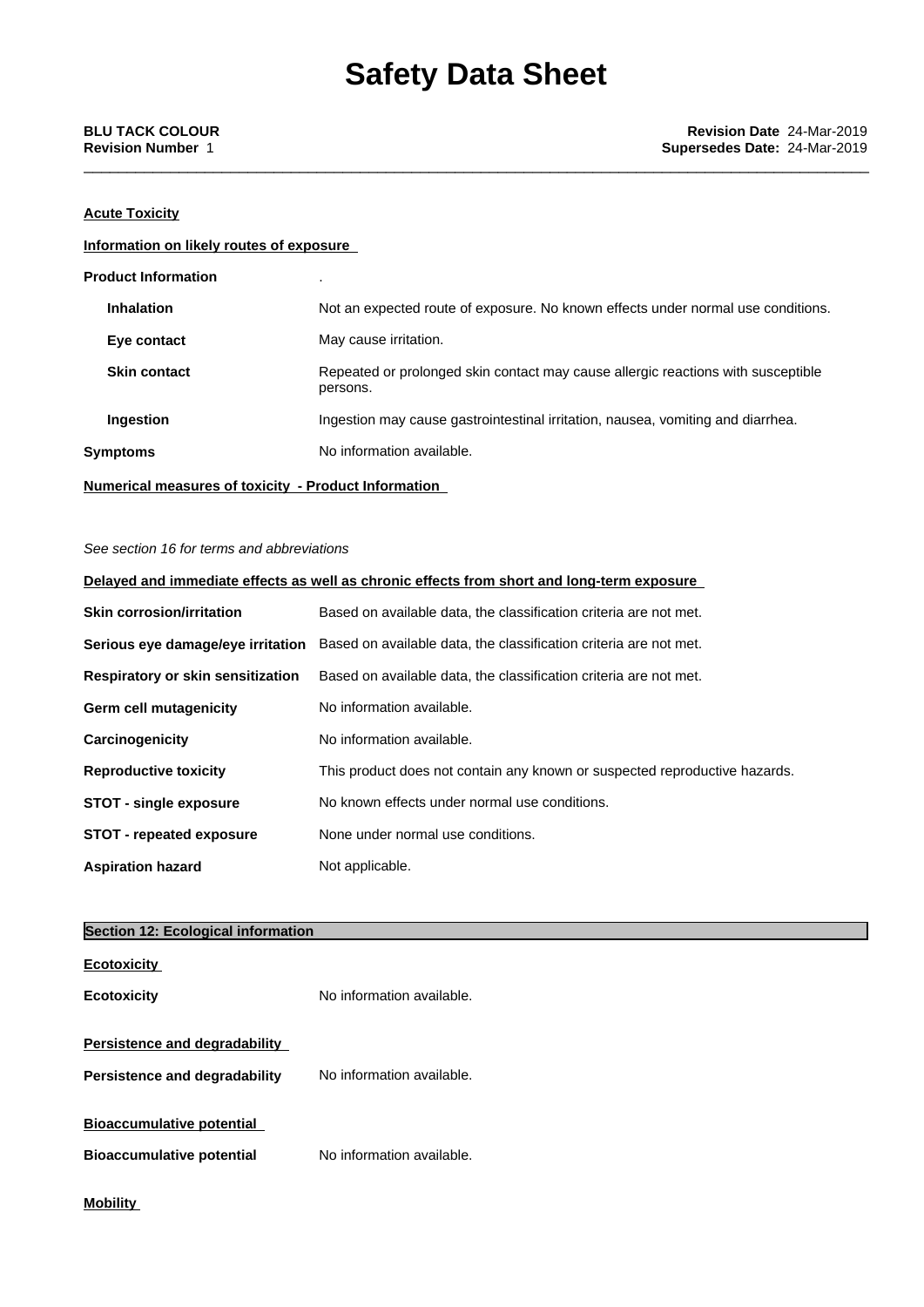| <b>BLU TACK COLOUR</b><br><b>Revision Number 1</b> | <b>Revision Date 24-Mar-2019</b><br>Supersedes Date: 24-Mar-2019                                                   |
|----------------------------------------------------|--------------------------------------------------------------------------------------------------------------------|
| <b>Mobility in soil</b>                            | No information available.                                                                                          |
| <b>Mobility</b>                                    | No information available.                                                                                          |
| <b>Other Adverse Effects</b>                       |                                                                                                                    |
| <b>Other Adverse Effects</b>                       | No information available.                                                                                          |
| <b>Section 13: Disposal considerations</b>         |                                                                                                                    |
| <b>Waste treatment methods</b>                     |                                                                                                                    |
| Waste from residues/unused<br>products             | Dispose of in accordance with local regulations. Dispose of waste in accordance with<br>environmental legislation. |
| <b>Contaminated packaging</b>                      | Do not reuse empty containers.                                                                                     |
| <b>Section 14: Transport information</b>           |                                                                                                                    |
| <b>ADG</b>                                         | Not regulated                                                                                                      |
| <b>IATA</b>                                        | Not regulated                                                                                                      |
| <b>IMDG</b>                                        | Not regulated                                                                                                      |
|                                                    |                                                                                                                    |

**Transport in bulk according to Annex II ofMARPOL 73/78 and the IBC Code** No information available

| <b>Section 15: Regulatory information</b> |  |
|-------------------------------------------|--|
|-------------------------------------------|--|

#### **Safety, health and environmental regulations/legislation specific for the substance or mixture**

#### **National Regulations**

#### **Australia**

See section 8 for national exposure control parameters

#### **Standard for Uniform Scheduling of Medicines and Poisons (SUSMP)**

No poisons schedule number allocated<br> **Poison Schedule Number** Not applicable **Poison Schedule Number** 

### **National pollutant inventory**

Subject to reporting requirement

| Listed                           |  |
|----------------------------------|--|
| Not Listed                       |  |
| Not Listed                       |  |
| Listed                           |  |
| Not Listed                       |  |
| Listed                           |  |
| <b>International Inventories</b> |  |

 **Legend:**

 **AICS** - Australian Inventory of Chemical Substances

 **NZIoC** - New Zealand Inventory of Chemicals

 **ENCS** - Japan Existing and New Chemical Substances

 **IECSC** - China Inventory of Existing Chemical Substances

 **KECL** - Korean Existing and Evaluated Chemical Substances

 **PICCS** - Philippines Inventory of Chemicals and Chemical Substances